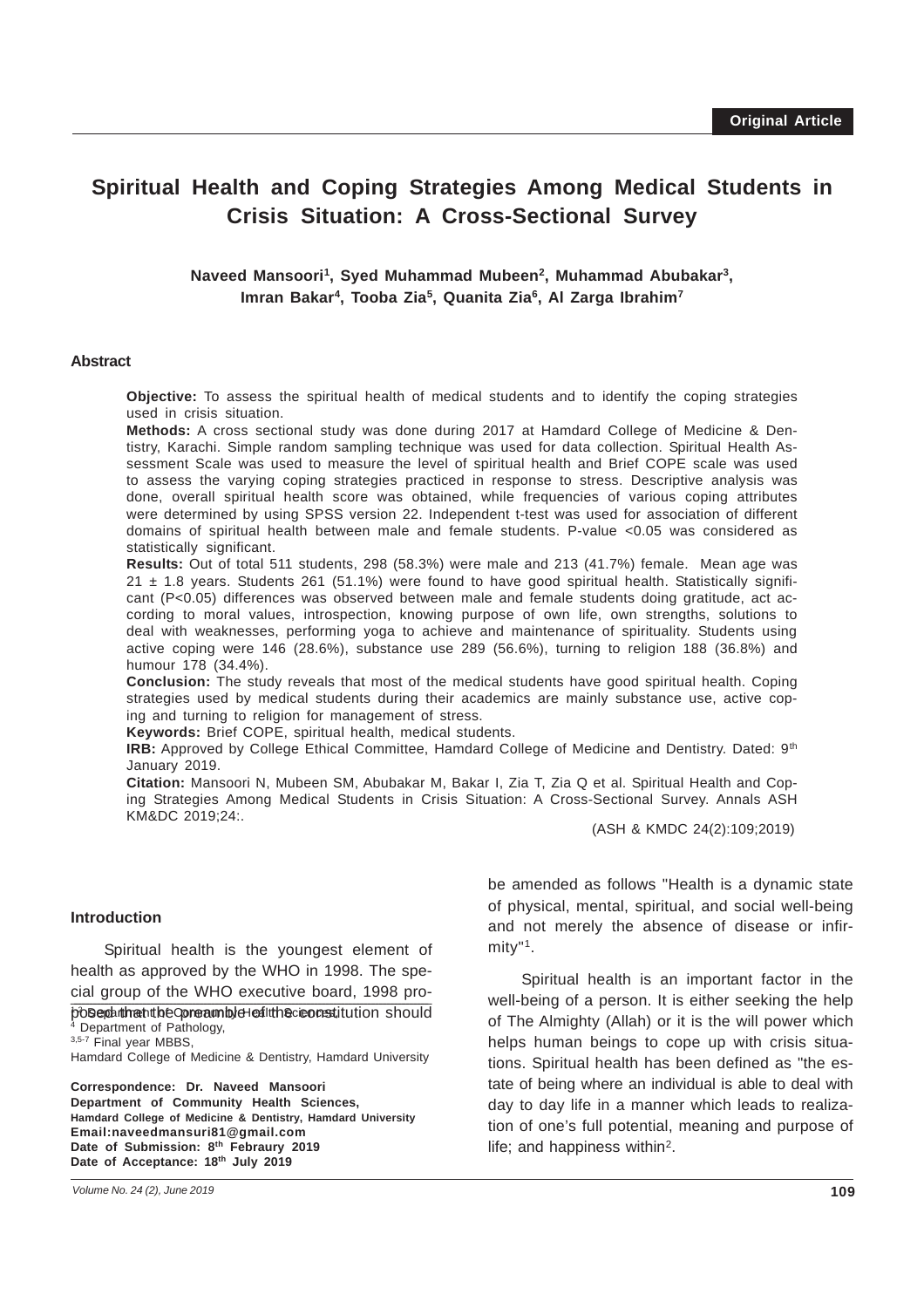Medical students face different kind of stressors during their studies and in life<sup>3</sup>. The level of stress among medical students depends on the setting of the medical school, the curriculum and the examination system<sup>4</sup>. Stress among medical students can affect their academic performance by decreasing their attention span and affecting their decision making skills<sup>5</sup>. Also stress in medical students is receiving attention because it has been recognized that tired, tense doctors may not provide high quality care<sup>6</sup>.

Previous studies found high level of stress among the medical students<sup> $7,8$ </sup>. To cope up with the stress or crisis situation, medical students usually try either of the two coping strategies; active coping strategies and avoidant coping strategies. Active coping strategies are either behavioural or psychological response designed to change the nature of the stressor itself or how one thinks about it. Avoidant coping strategies leads people into activities such as smoking or mental states that keep them from directly addressing stressful event<sup>9</sup>.

Recently a study was conducted among physicians in Brazil, India and Indonesia on spirituality and health. It was found that most of them believed in the curative role of spirituality<sup>10</sup>.

There have been very few studies done so far to assess the perceptions of stress among students, and still fewer are those done on medical student population. In Pakistan, a Muslim country, status of spiritual health of undergraduate medical students and their coping skills in crisis situation is yet to be explored. The objective of this study is to assess the spiritual health of medical students and to identify the coping strategies used by medical students in crisis situations.

# **Subjects and Methods**

A cross sectional study was conducted from March till June 2017 among medical students at Hamdard College of Medicine and Dentistry, Hamdard University, Karachi. Simple random sampling technique was used to collect the data from students ( $1<sup>st</sup>$  to  $5<sup>th</sup>$  year) who agreed and gave consent to participate. Using the formula for estimating

population proportion with an anticipated prevalence of 50% and 99% confidence interval, the sample size was found to be  $453^{11}$ . Ten percent students were increased due to dropouts, hence a total of 511 students were included. Students who were not physically or mentally fit on the day of data collection were excluded. The approval was taken from the research committee of Hamdard University, Karachi.

The tool which was used in the study is the Spiritual Health Assessment Scale (SHAS) and Brief COPE Scale. The Spiritual Health Assessment Scale contains three domains of spiritual health: Self-Development, Self-Actualization and Self-Realization. Each of the domains has seven items in itself related to domain. Each of the items is given scoring on 5-point Likert scale i.e. score '1' for 'Never', '2' for 'Rarely', '3' for 'Seldom', '4' for 'Often' and score '5' for 'Always'. Likewise, each domain score ranges from '7' to '35' and total spiritual health score ranges from '21' to '105'. Poor spiritual health was considered when spiritual health score was between '21' to '49', Fair spiritual health score between '49' to '77' and Good spiritual health score between '77' to '105'.

The Brief COPE is designed to assess the varying coping strategies used by individuals in response to stress. The Brief COPE is comprised of 14 scales, each of which assess the degree to which a respondent utilizes a specific coping strategy. These scales include: Active Coping, Planning, Positive Reframing, Acceptance, Humour, Religion, Using Emotional Support, Using Instrumental Support, Self-Distraction, Denial, Venting, Substance Use, Behavioural Disengagement, and Self-Blame.

Respondents rate items on a 4-point Likert scale, ranging from 1 "I haven't been doing this at all" to 4 "I've been doing this a lot". Each of the 14 scales comprised of 2 items and total scores on each scale range from 2 (minimum) to 8 (maximum). Higher scores indicate increased utilization of that specific coping strategy. None of the items are reverse scored and there is no overall total score; only total scores for each of the scales.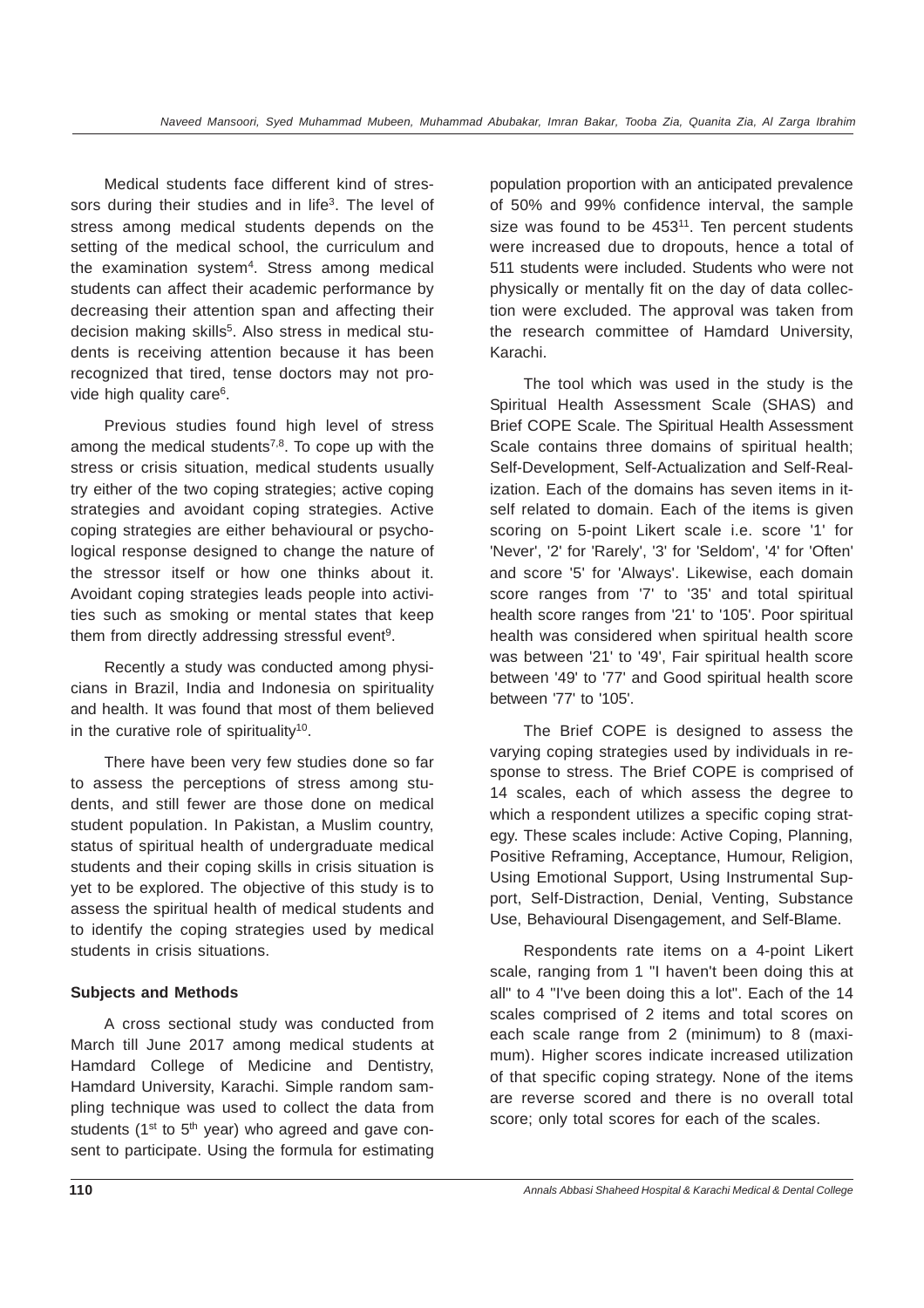The questionnaire was administered separately in each class during their academic session. Before administration, a 10-minute briefing was given regarding the purpose and different aspects of the study. More after description of the questionnaire 1 & 2, students were asked to give their own views and perception in unbiased manner. It was emphasized that the identity of the participants will remain unidentified and the data will not be able to tracked back to the students. Students were given 40 minutes free time to respond to the provided questionnaire.

Data was analysed by using SPSS version 22. Descriptive analysis was done for all independent variables. Spiritual health score was measured according to the level, whereas frequency of various coping attributes was determined. Independent ttest was used to observe the association of different domains of spiritual health and sex. P-value <0.05 was considered as statistically significant.

# **Results**

A total of 511 undergraduate medical students, 298 (58.3%) males and 213 (41.7%) females participated and filled the Brief COPE Scale and Spiritual Health Scale. The mean age of students was 21.2  $\pm$  1.8 years. The break-up of students was, 1<sup>st</sup> year 92 (18%), 2<sup>nd</sup> year 90 (17.6%), 3<sup>rd</sup> year 85 (16.6%),  $4^{th}$  year 88 (17.2%) and  $5^{th}$  year 156 (30.5%).

Association of mean scores of all three domains of spiritual health scale i.e. self-development, self-actualization and self-realization and sex was obtained. Statistically significant (p<0.05) difference was observed between male and female students doing gratitude, act according to moral values, introspection, knowing purpose of own life, own strengths, solutions to deal with weaknesses, and performing yoga for acheivement and maintenance of spirituality (Table 1).

According to level of spiritual health, the overall score of spiritual health was graded. Students having poor spiritual health were 18 (3.5%), fair spiritual health 233 (45.4%) and 261 (51.1%) reported good spiritual health ( Fig 1.).

Coping strategies used by medical students during crisis situation are adaptive coping, maladaptive coping and other common coping strategies. Among attributes of adaptive coping, student using active coping were 146 (28.6), seeking emotional support 113 (22.1%), seeking instrumental support 144 (28.5%), planning 142 (27.8%) and positive reframing 124 (24.3%). The attributes of maladaptive coping used by students are denial 138 (27.0%), behaviour disengagement 112 (21.9%), substance use 289 (56.6%), self-distraction 104 (20.4%) and self-blame 114 (22.3%). Other common coping strategies used by students are, acceptance 115 (22.5%), turning to religion 188 (36.8%), humour 178 (34.4%) and venting 116 (22.7%) (Table 2).

**Table 1.** Spiritual health status of medical students and mean score of each domain with gender

| Spiritual Health<br><b>Scale Domains</b> | Male<br>n = 298<br>Mean $\pm$ SD Mean $\pm$ SD | Female<br>$n = 213$ | p-value*  |
|------------------------------------------|------------------------------------------------|---------------------|-----------|
|                                          |                                                |                     |           |
| Self-Development<br>Prudence             | $3.35 \pm 1.3$ $3.5 \pm 1.4$                   |                     | N S       |
| Gratitude                                | $4.11 \pm 1$                                   | $4.33 \pm 1$        | 0.022     |
|                                          | $4.05 \pm 1$                                   | $4.15 \pm 0.9$      | <b>NS</b> |
| Generosity                               | $3.97 \pm 1$                                   | $4.08 \pm 1$        | <b>NS</b> |
| Charity<br>Patience                      |                                                |                     |           |
|                                          | $3.66 \pm 1.1$ $3.71 \pm 1.1$                  |                     | <b>NS</b> |
| Self-control                             | $3.67 \pm 1.1$                                 | $3.55 \pm 1.3$      | ΝS        |
| Moral actions                            | $3.83 \pm 1.1$                                 | $4.09 \pm 1$        | 0.00      |
| Self-Actualization                       |                                                |                     |           |
| Introspection                            | $3.52 \pm 1.1$                                 | $3.77 \pm 1.1$      | 0.014     |
| Purpose of life                          | $3.77 \pm 1.1$                                 | $3.96 \pm 1$        | 0.047     |
| Way of life                              | $3.70 \pm 1.1$                                 | $3.88 \pm 1$        | ΝS        |
| <b>Strengths</b>                         | $3.56 \pm 1$                                   | $3.73 \pm 1$        | <b>NS</b> |
| Weaknesses                               | $3.48 \pm 1.2$                                 | $3.84 \pm 1$        | 0.001     |
| Solutions                                | $3.41 \pm 1.1$                                 | $3.71 \pm 1$        | 0.003     |
| End of life                              | $3.65 \pm 1.3$                                 | $3.74 \pm 1.4$      | <b>NS</b> |
| Self-Realization                         |                                                |                     |           |
| Thoughtlessness                          | $2.15 \pm 1.3$                                 | $2.16 \pm 1.2$      | <b>NS</b> |
| Yoga                                     | $3.16 \pm 1.2$                                 | $2.93 \pm 1.3$      | 0.047     |
| Satisfaction                             | $3.64 \pm 1$                                   | $3.59 \pm 1.1$      | ΝS        |
| Freedom                                  | $3.46 \pm 1.1$                                 | $3.45 \pm 1.2$      | N S       |
| Nigum facts                              | $3.49 \pm 1.1$                                 | $3.34 \pm 1$        | <b>NS</b> |
| <b>Bliss</b>                             | $3.33 \pm 1.1$                                 | $3.46 \pm 1.3$      | ΝS        |
| Sixth sense                              | $3.50 \pm 1.2$                                 | $3.59 \pm 1.3$      | <b>NS</b> |
|                                          |                                                |                     |           |

 $*$  = Student t-test s test of significance.NS = Not significant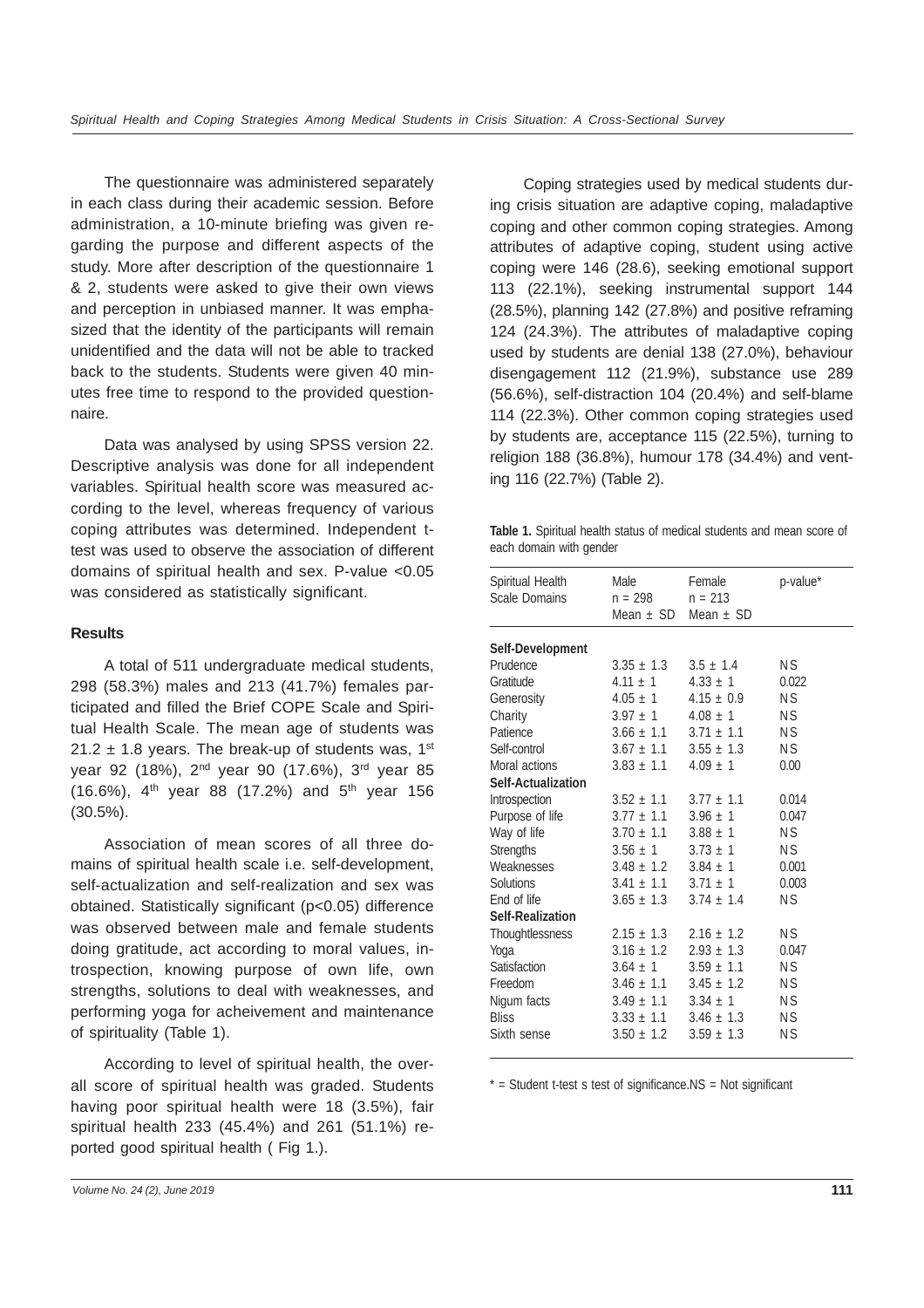

**Fig 1.** Overall Spiritual Health.

| Table 2. Coping status of medical students. |
|---------------------------------------------|
|---------------------------------------------|

| Coping attributes            | $f^*$ (%)  |
|------------------------------|------------|
|                              |            |
| Active coping                | 146 (28.6) |
| Seeking emotional support    | 113(22.1)  |
| Seeking instrumental support | 144 (28.5) |
| Planning                     | 142 (27.8) |
| Positive reframing           | 124 (24.3) |
| Denial                       | 138 (27.0) |
| Behaviour disengagement      | 112(21.9)  |
| Substance use                | 289 (56.6) |
| Self-distraction             | 104 (20.4) |
| Self-blame                   | 114(22.3)  |
| Acceptance                   | 115(22.5)  |
| Turning to religion          | 188 (36.8) |
| Humour                       | 178 (34.4) |
| Venting                      | 116(22.7)  |
|                              |            |

 $* =$  multiple responses were given

## **Discussion**

The present study is probably the first study conducted on spiritual health of medical students in Karachi. The level of spiritual health was measured under three domains i.e. self-development, self-actualization and self-realization, the overall spiritual health of medical students was found to be good (51.1%). A study done in India in 2011 also reported that the (52.0%) of students having good spiritual health<sup>2</sup>. Another study on nursing students of clinical practice grade, reported poor (3.1%), fair  $(29.7%)$  and good  $(56.2%)$  spiritual health<sup>12</sup>. Nevertheless, spiritual health reflected similarly across studies done among participants of different religious background.

In our study it was found that the adaptive coping strategies that were practiced by most of the medical students were active coping, seeking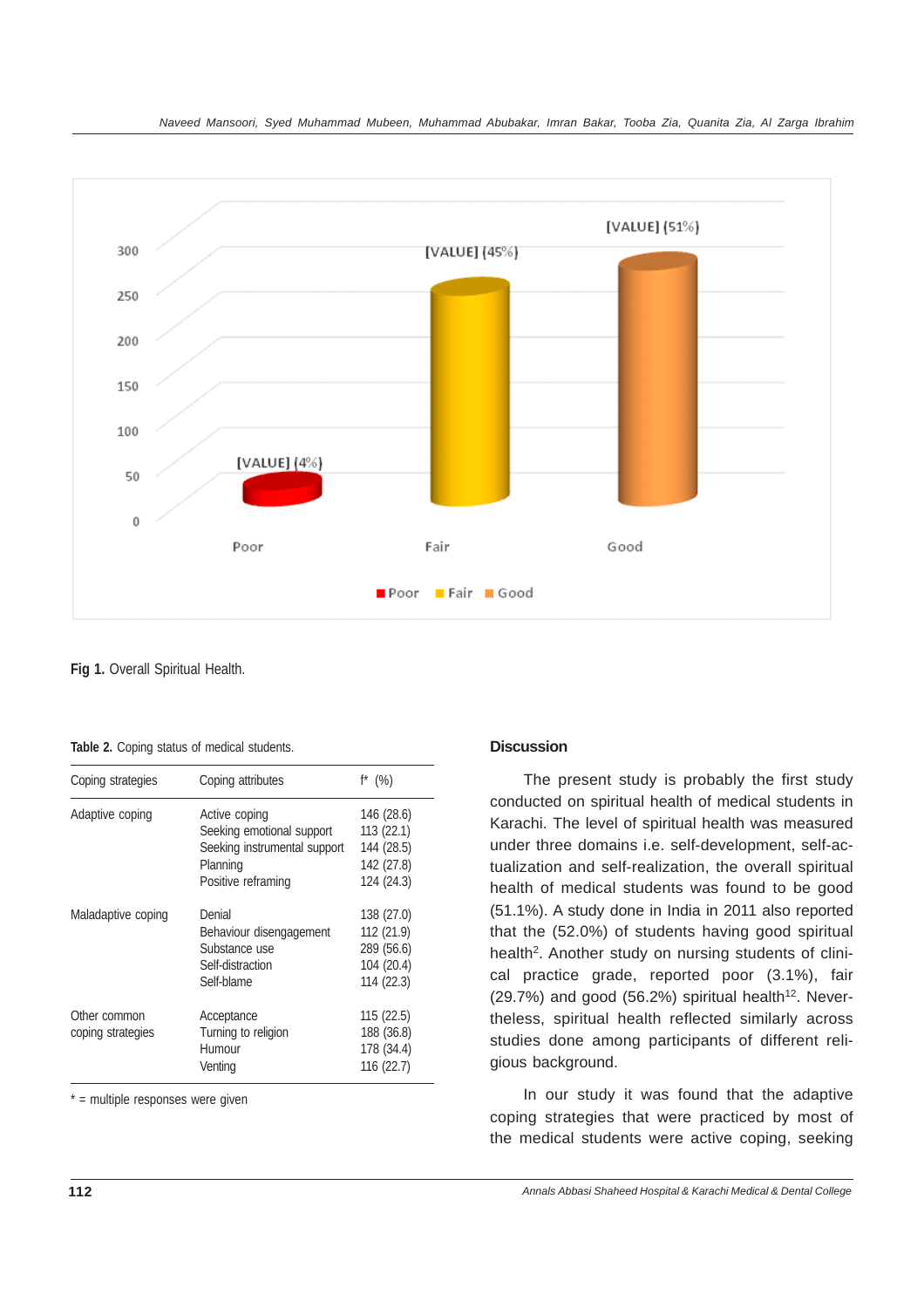emotional support, seeking instrumental support, planning and positive reframing. These findings are similar with a study done on university students reported the same adaptive coping strategies practiced by these students $13$ .

Active coping was concentrated on efforts to do something about the situation or taking action to deal with the problem. Students who were dealing with instrumental social support were looking for advice from others having similar experiences or talking to someone who can do something concrete. Students who make a plan of action also try to develop a strategy of what to do in crisis situation. Effective and appropriate coping strategies may minimize the impact of encountered stressful situations on one's wellbeing<sup>14</sup>. This study found that the adaptive coping strategies practiced by the medical students were mostly active coping (28.6%), seeking instrumental support (28.5%) and planning (27.8%). These strategies are positive coping strategies which have been reported in other studies as very adaptive and helps in recovery from distress<sup>15</sup>.

The maladaptive strategies which were used by medical students were denial, behaviour disengagement, substance use, self-distraction and selfblame. The denial done by (27%) students by refusing to believe about its happening. The behavioural disengagement by (21.9%) students done by reducing the amount of effort to solve problems. The maladaptive strategy which was highly prevalent was substance use (56.6%) to feel better or to thing less about the situation. Self-distraction and self-blame were practiced by (20.4%) and (22.3%) respectively. In comparison with previous studies from India<sup>16</sup> that reported the use of alcohol, tobacco, and drugs as common coping strategies in medical students, it was alarming to find in our study that substance use was the most common maladaptive coping strategy. This may be related to the students' environment of living away from their parents and family.

This study found that the medical students were using both adaptive coping strategies and avoidant strategies. However, most of the students are using different kinds of addictive substance which is considered an effective coping attribute in response to stress. A previous study in Nepal<sup>17</sup> showed similar findings. On the contrary, a qualitative study among medical students in Malaysia<sup>18</sup> found active coping strategies as most common way to deal with stressful events and did not report any undesirable coping strategies, such as drinking alcohol and smoking.

In our study, other coping strategies practiced by medical students are acceptance (22.5%), turning to religion (36.8%), humour (34.4%) and venting (22.7%). Other studies have also reported that turning to religion was a common practice by students during crisis<sup>19</sup>.

One of the limitations of this study is that since the study was done in private sector university it cannot be generalized and further studies should be carried out among medical students that can identify the role of spiritual health and different coping strategies.

# **Conclusion**

The study reveals that majority of the medical students have good spiritual health based on their own spiritual experiences. Coping strategies used by medical students during their academics are mainly substance use, active coping and turning to religion for management of stress. It is believed that interactive sessions can further encourage medical students to identify and gauge their stress levels in order to prevent the harmful effects of stress on academic performance.

### **Conflict of Interest**

Authors have no conflict of interest and no grant/funding from any organization.

### **References**

1. Yach D. Closing the Gap in a Generation: Health Equity through Action on the Social Determinants of Health. Geneva: World Health Organization. Available from: http://www.en.wikipedia.org/wiki/